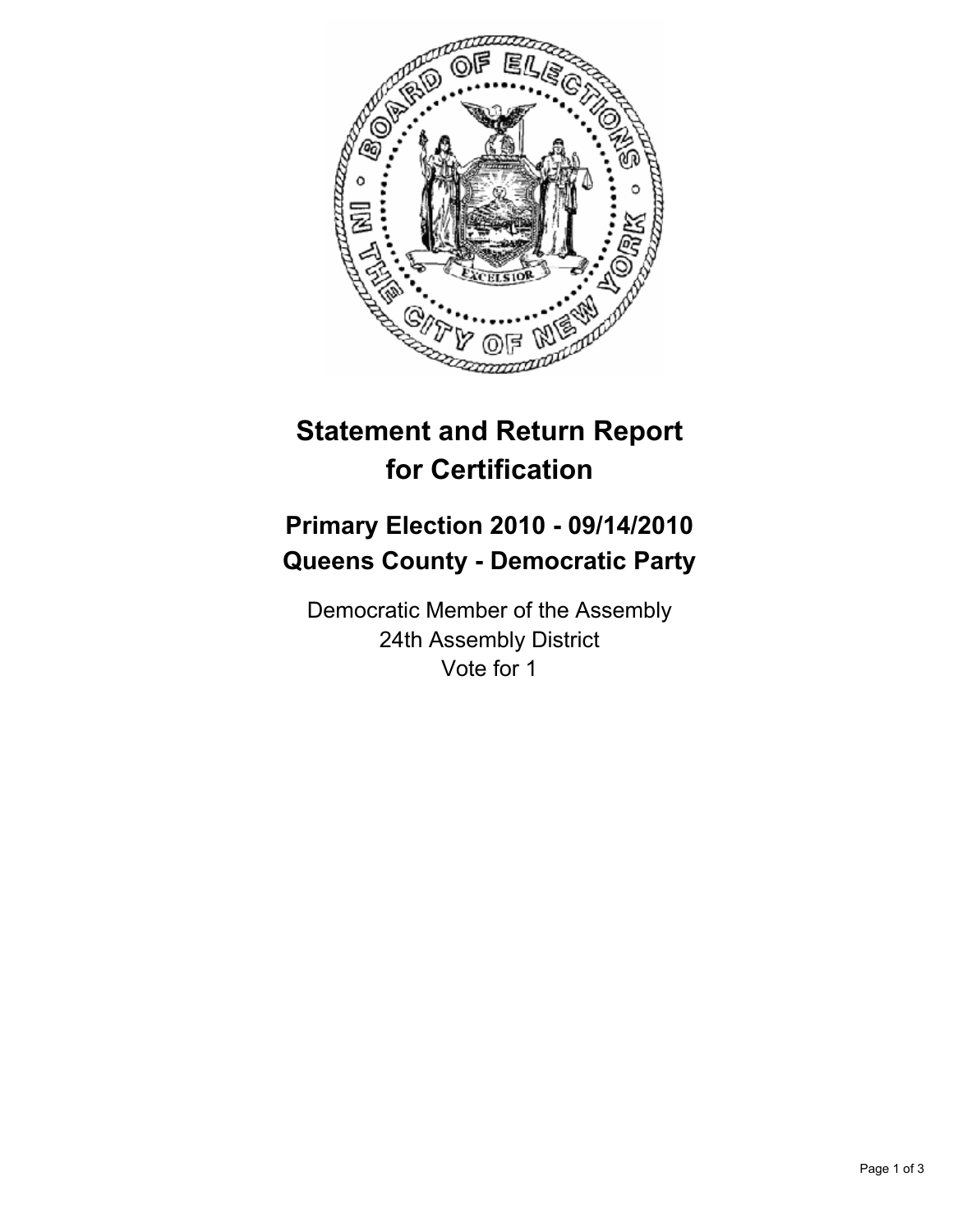

### **Assembly District 24**

| <b>Total Votes</b>                | 6,598 |
|-----------------------------------|-------|
| STEVEN PEZENIK (WRITE-IN)         |       |
| <b>JOSEPH DIGIORNO (WRITE-IN)</b> |       |
| EDWIN CANTER (WRITE-IN)           | 2     |
| COLLEEN BASS (WRITE-IN)           |       |
| ANTHONY MIRANDA (WRITE-IN)        |       |
| DAVID I WEPRIN                    | 4,586 |
| <b>BOB FRIEDRICH</b>              | 2,006 |
| <b>AFFIDAVIT</b>                  | 21    |
| ABSENTEE/MILITARY                 | 198   |
| <b>EMERGENCY</b>                  |       |
| <b>PUBLIC COUNTER</b>             | 6,674 |